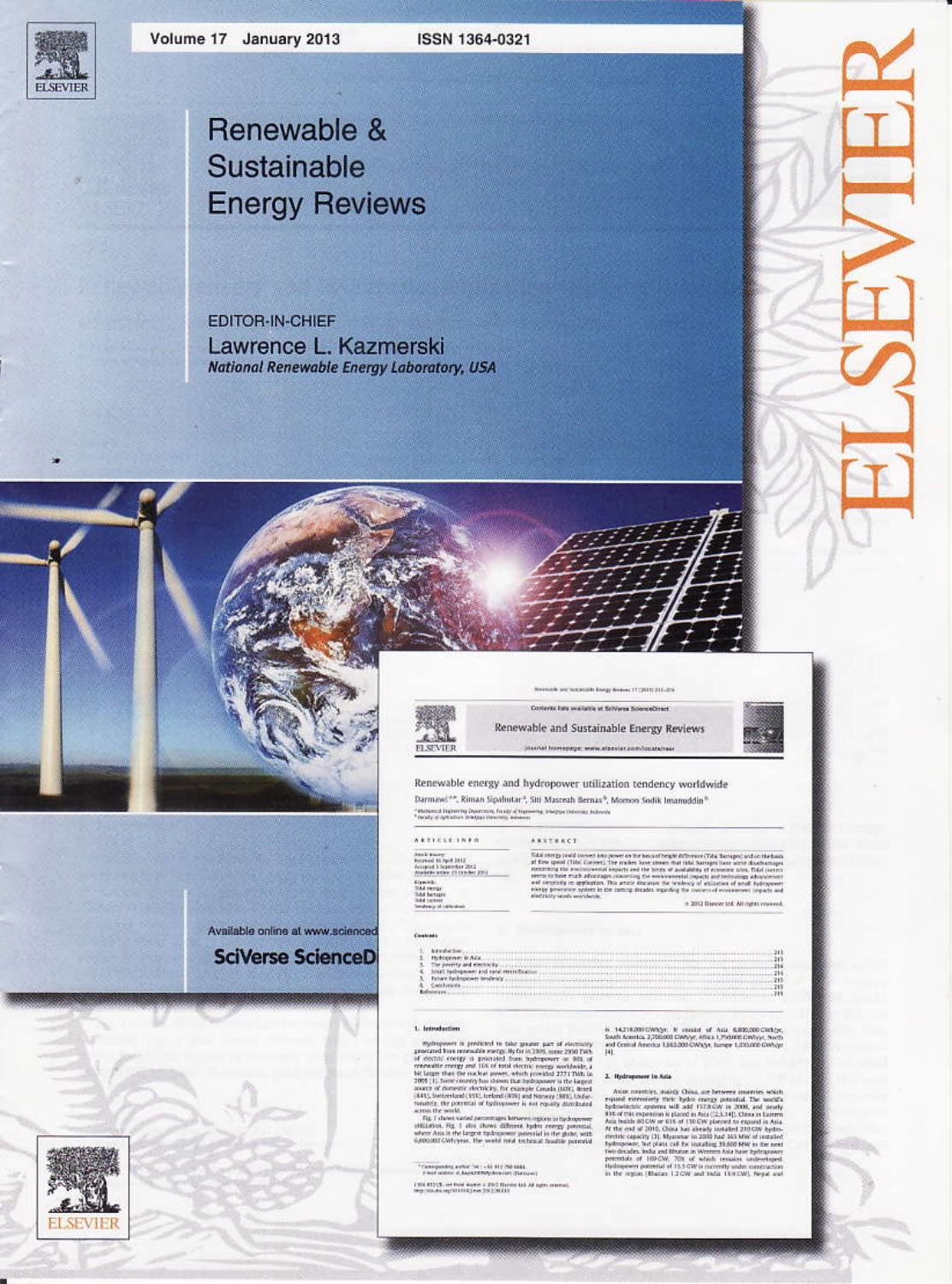# Renewable and Sustainable Energy Reviews 17 (2013) 213-215

Contents lists available at SciVerse ScienceDirect



Renewable and Sustainable Energy Reviews



# Renewable energy and hydropower utilization tendency worldwide

Darmawi<sup>a,\*</sup>, Riman Sipahutar<sup>a</sup>, Siti Masreah Bernas<sup>b</sup>, Momon Sodik Imanuddin<sup>b</sup>

<sup>3</sup> Mechanical Engineering Department, Faculty of Engineering, Sriwijaya University, Indonesia <sup>b</sup> Faculty of Agriculture, Sriwijaya University, Indonesia

#### **ARTICLE INFO**

Article history: Received 16 April 2012 Accepted 5 September 2012 Available online 23 October 2012

Keywords: **Tidal energy Tidal barrages Tidal** current **Tendency of utilization** 

## ABSTRACT

Tidal energy could convert into power on the basis of height difference (Tidal Barrages) and on the basis of flow speed (Tidal Current). The studies have shown that tidal barrages have some disadvantages concerning the environmental impacts and the limits of availability of economic sites. Tidal current seems to have much advantages concerning the environmental impacts and technology advancement and simplicity in application. This article discusses the tendency of utilization of small hydropower energy generation system in the coming decades regarding the concern of environment impacts and electricity needs worldwide.

2012 Elsevier Ltd. All rights reserved.

### Contents

### 1. Introduction

Hydropower is predicted to take greater part of electricity generated from renewable energy. By far in 2005, some 2950 TWh of electric energy is generated from hydropower or 90% of renewable energy and 16% of total electric energy worldwide, a bit larger than the nuclear power, which provided 2771 TWh in 2005 [1]. Some country has shown that hydropower is the largest source of domestic electricity, for example Canada (60%), Brazil (84%), Switzerland (55%), Iceland (80%) and Norway (98%). Unfortunately, the potential of hydropower is not equally distributed across the world.

Fig. 1 shows varied percentages between regions in hydropower utilization. Fig. 1 also shows different hydro energy potential, where Asia is the largest hydropower potential in the globe, with 6,800,000 GWh/year. The world total technical feasible potential

E-mail address: d\_bayin2009@yahoo.com (Darmawi).

is 14,218,000 GWh/yr. It consist of Asia 6,800,000 GWh/yr. South America, 2,700,000 GWh/yr, Africa 1,750,000 GWh/yr, North and Central America 1,663,000 GWh/yr, Europe 1,035,000 GWh/yr  $[4]$ .

# 2. Hydropower in Asia

Asian countries, mainly China, are between countries which expand extensively their hydro energy potential. The world's hydroelectric systems will add 157.8 GW in 2008, and nearly 83% of this expansion is placed in Asia ([2,5,14]). China in Eastern Asia builds 80 GW or 61% of 130 GW planned to expand in Asia. At the end of 2010, China has already installed 210 GW hydroelectric capacity [3]. Myanmar in 2000 had 365 MW of installed hydropower, but plans call for installing 39,600 MW in the next two decades. India and Bhutan in Western Asia have hydropower potentials of 169 GW, 70% of which remains undeveloped. Hydropower potential of 15.5 GW is currently under construction in the region (Bhutan 1.2 GW and India 13.9 GW). Nepal and

<sup>\*</sup> Corresponding author. Tel.: +62 812 788 6884.

<sup>1364-0321/5-</sup>see front matter  $\in$  2012 Elsevier Ltd. All rights reserved. http://dx.doi.org/10.1016/j.rser.2012.09.010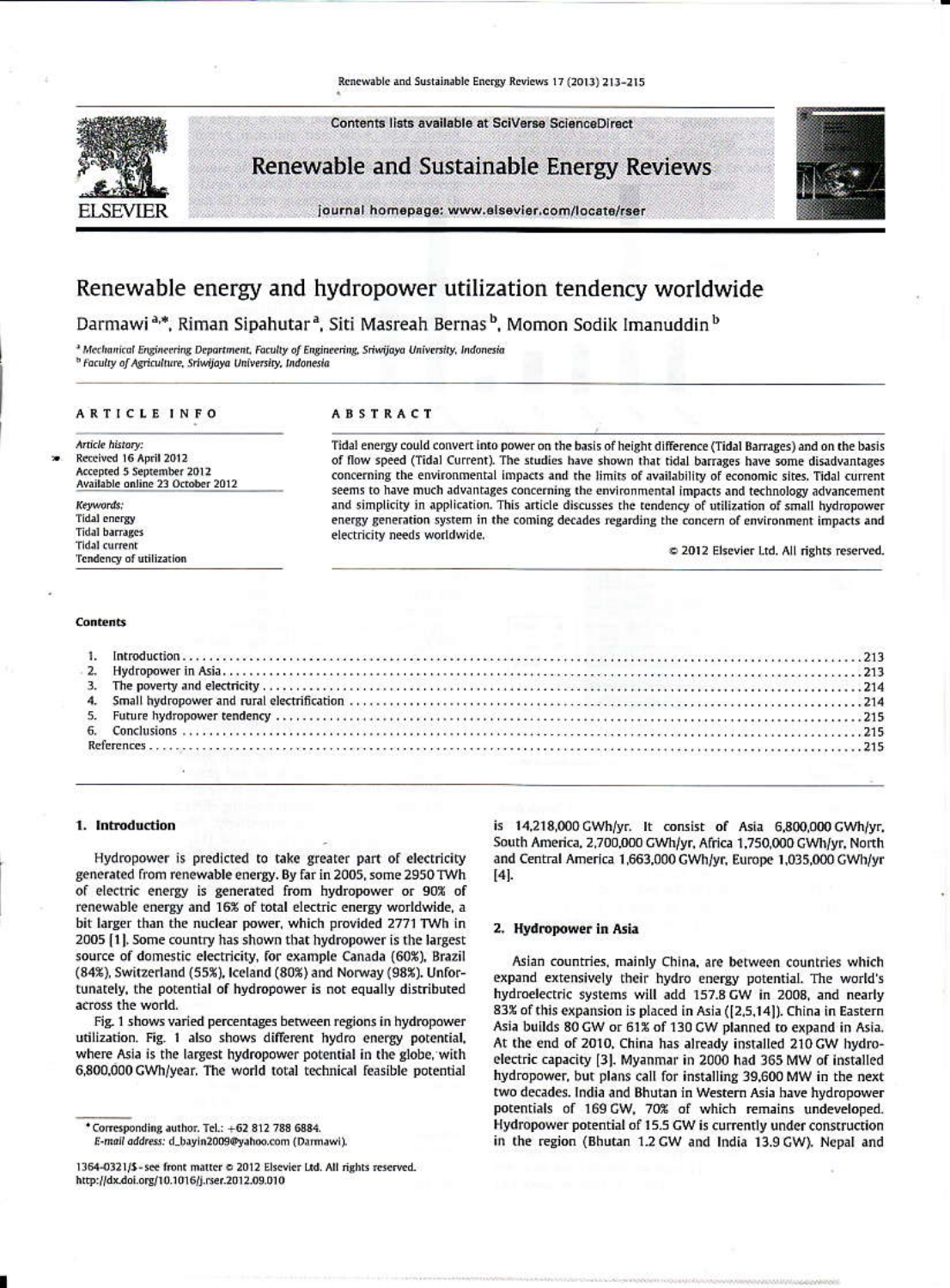Darmawi et al. / Renewable and Sustainable Energy Reviews 17 (2013) 213-215



Fig. 1. Hydropower potential, untapped and already used power. Source: Seifried [1]



Fig. 2. World hydroelectricity system installation increment in decades in kWh/p/y. Developed from: Sternberg [2].

Bhutan are rich in hydropower resources. Pakistan in South Asia, has hydropower potential more than 38,000 MW. In Middle East, there are limited sites for hydropower, only Iran and Iraq have project under development. Iran is seeking to develop some 2.6 GW and Iraq 0.3 GW [3]. ASEAN countries' total hydro potential is 202417 MW. According to IEA and ESCAP report, installed hydro capacity in ASEAN region in 2000 is 17.913 MW [16]. It is now more than 105.000 MW of hydro capacity under construction in the world.

## 3. The poverty and electricity

According to International Hydropower Association (2011), it is estimated that 1.4 billion people live without electricity around the globe. Some other says 1.6-2.0 billion people live in the dark and smoke filled home [7,6]. Electricity is one of the pillars on which education and health lie on. Electricity is strongly related to the policy to step-up the economic sustainability and a better quality of life, reducing the poverty and diminishing the inequality.

In Bangladesh, India and Pakistan 570 million people have no access to electricity. Millions of people worldwide have no access to electricity. According to Kaygususz [6], it is approximately 589 million people in Africa, 587 million people in Sub-Saharan Africa, 809 millions in developing Asia, 614 million in South Asia and 1453 million in all developing countries. Data show the interrelation between the poverty and the electricity availability. Energy consumption of African people especially sub-Saharan Africa is 248 Kgoe or half of the world average, while the population in sub-Saharan Africa in 1999 is estimated to be 642 million people or over 80% of the African total population [9] (Fig. 2).

#### 4. Small hydropower and rural electrification

According to Giles [10], some hydropower schemes cause global warming as much as fossil fuel plants as the previous forested areas emit greenhouse gases in the form of methane and nitrous oxide which have global warming effect 25 and 300 times greater than carbon dioxide respectively. Other environmental concerns are highlighted by Harrison et al. [12] on the problem of sediment transport and river ecology. The International Energy Agency has also reported several other negative impacts of major and medium scales that are being associated with large hydropower projects. Many large hydropower projects create social problems worldwide. High Aswan Dam as the one that has  $6000$  km<sup>2</sup> surface area and water volume of 162 km<sup>3</sup> creates downstream and up-stream effects, methylmercury bioaccumulation, emission of greenhouse gases and limitation of biodiversity. High Aswan Dam hydro-electric development resulted in the relocation of more than 100,000 people to make way for reservoir. Migration of large number of people resulted in harmful social effects [13].

Very small hydro plants do not suffer from such environmental and social problems, not only because the scale of the technology but also due to the insignificant storage of water. Mostly mini-, micro- and pico-hydropower do not form a barrier of aquatic life. Small hydropower plants are now recognized as important technology to rural populations, many of which do not have access to electric power.

Ocean covers approximately 71% of earth surface and holds a large amount of energy more than  $2 \times 10^3$  TW, which is mostly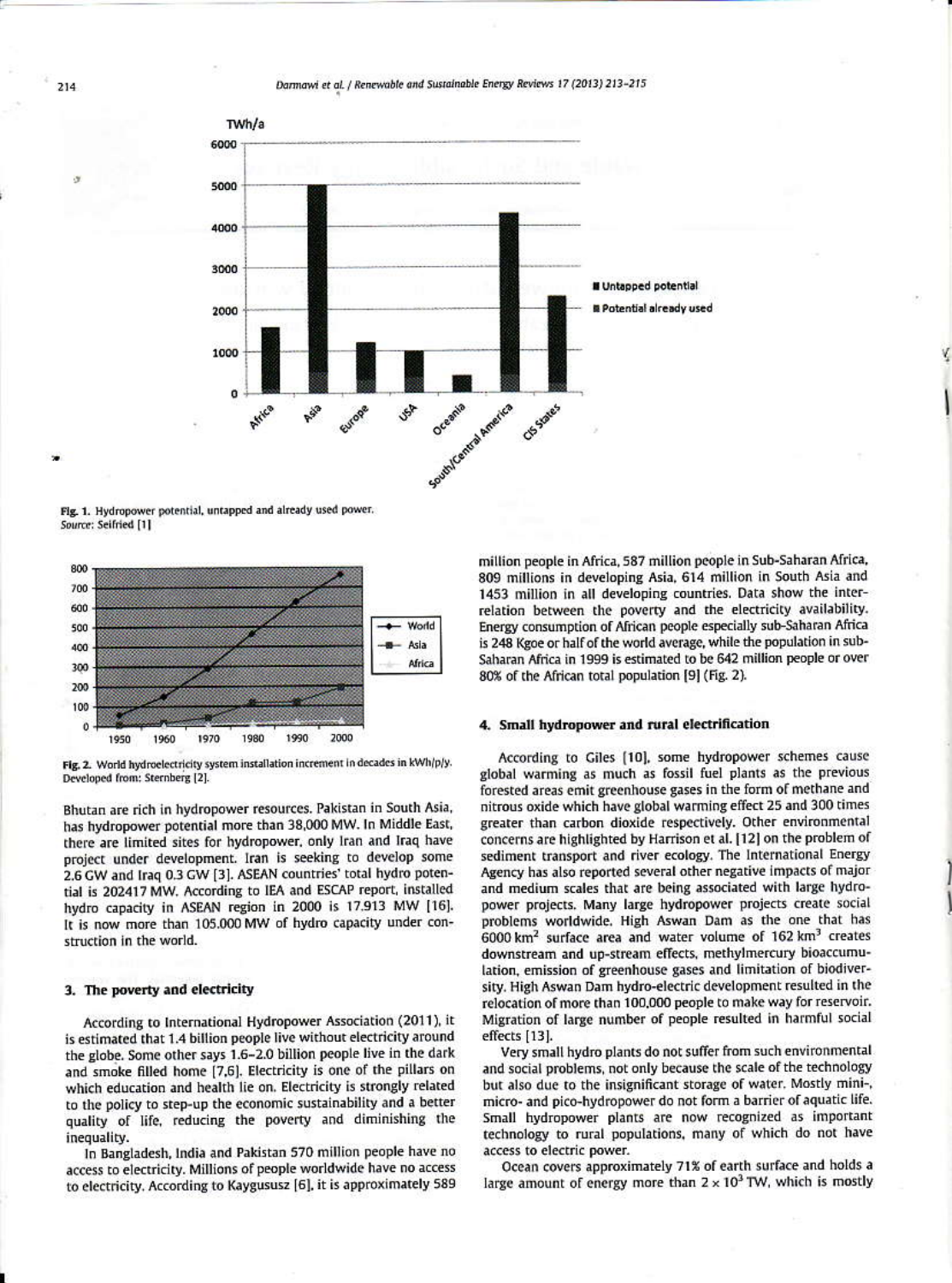untapped renewable energy on the planet. Ocean energy is available in some forms, including tide, wave, tidal current, thermal energy conversion. Among them hydro energy is the most highlighted because of the advantages including the longtime predictability, large potential resource and high energy density which is about 832 times greater than that of wind. On the basis of large potential, clean energy necessities of the world and low operating cost, the hydro energy will probably take an important role in coming decades in electricity generation specifically in remote areas and rural areas where electricity grid is unable to reach. Laos in South East Asia with population of 6.5 millions spread across mountainous terrain which covers three quarters of the land area uses pico-hydropower as do the countries with small hydropower.

### 5. Future hydropower tendency

Renewable energy is of interest to all energy communities to cover the increasing energy deficit, where hydropower, wind energy and photovoltaic seem to be optimum choices among the renewables available today. Hydro energy can be harnessed from the water current by simply utilizing the velocity of the water stream. The power can be extracted from the ocean and river current by using submerged turbine, which are similar to wind turbine, capturing the energy through the process of hydrodynamic. The use of kinetic energy of stream is considered to be a strong alternative in accordance with the large potential and clean energy. The technology of submerged turbine is fit to the requirements of free greenhouse gases emission, low operating cost and low noise transmission systems and nearly existed in most sites in the globe. With these reasons, the use of kinetic energy predicted tends to increase in the domain of kinetic energy conversion in coming decades rather than potential energy conversion worldwide. Mukrimin Sevket [15] expected that the world renewable energy generation will reach 5.8 trillion kWh by 2020, where hydroelectricity will share 4.4 trillion kWh from total or 76%

Some countries which have numerous water energy resources use hydropower to fulfill their electric domestic needs, such as Norway (98.25%), Brazil (85.56%), Venezuela (67.17%) of installed capacity in 2009. Sternberg [17] reported that installed hydropower worldwide raise significantly from the year 1950 to 2000. In Africa, there is an increment of 4461 percent from 1950 to 2000, in Asia 2418 percent, in Europe 782 percent, in North America 234 percent, Oceania 1307 percent, South America 4954

percent. The world total increment of installed hydropower from the year 1950 to year 2000 is 721 percent or from 92,105 MW to 756,000 MW. These data represent a great tendency to utilize the hydro energy for electricity in coming decades worldwide.

#### 6. Conclusions

Small hydropower which converts the kinetic energy of river stream or ocean current into electrical energy seems a promising alternative source of energy generation to fulfill electric necessity in remote areas. The choice of small hydropower is also backed up by the international effort to reduce greenhouse gas emission in the atmosphere.

### **References**

- [1] Seifried D, Witzel W. Renewable energy-the facts. First edition. London. Washington, DC: Earthscan Publishing for a sustainable future: 2010 pp. 114-20.
- [2] Sternberg R. Hydropower's future, the environment and global electricity systems. Journal of Renewable and Sustainable Energy Reviews 2010:713-23.
- [3] International Hydropower Association Activity Report. Status of the hydropower sector: a global perspective. Nine Sutton Court Road, London; 2011.
- [4] Sørensen B, Breeze P. Renewable energy focus handbook. San Diego, USA: Elsevier's Science and Technology; 2009 pp. 445-53.
- [5] Bartle Alison. Hydropower potential and development activities. Energy Policy Journal 2002:1231-9.
- [6] Kaygususz K. Energy services and energy poverty for sustainable rural areas. Journal of Renewable and Sustainable Energy Reviews 2011;15:936-47.
- [7] Zahnd Alex, Kimber HaddixMcKay, Benefit from a renewable energy village electrification system. International Journal of Renewable Energy 2009;34:  $362 - 8$
- [9] World Bank, African Poverty at the Millennium-causes, complexities and challenges. World Bank, Washington; 2001.
- [10] Jim Giles. Methane quashes green credentials of hydropower. Nature 2006:444(7119):524-5.
- [12] Harrison D, Opperman J, Richter B. Can hydropower be sustainable? International Journal Water Power dam Construction 2007;59(10):22-5.
- [13] Rashad SM, Ismail MA. Environmental impact assessment of hydropower. Elsevier International Journal of Applied Energy 2000;65:285-302.
- [14] Li Dong, Wang Shujie, Yuan Peng. An overview of development of tidal current in China: energy resource, conversion technology and opportunities. International Journal of Renewable and Sustainable Energy Reviews 2010;14:2896-905.
- [15] Mukrimin Sevket Guney. Evaluation and measures to increase performance coefficient of hydrokinetic turbine. International Journal of Renewable and Sustainable Energy Reviews 2011;15:3669-75.
- [16] Karki Shankar K, Mann Michael D, Salehfar Hossein. Energy and environment in the ASEAN: challenges and opportunities. International Journal of Energy Policy 2005:33:499-509.
- [17] Sternberg R. Hydropower: dimensions of social and environmental coexistence. Science Direct International Journal Renewable and Sustainable Energy reviews 2008;12:1588-621.